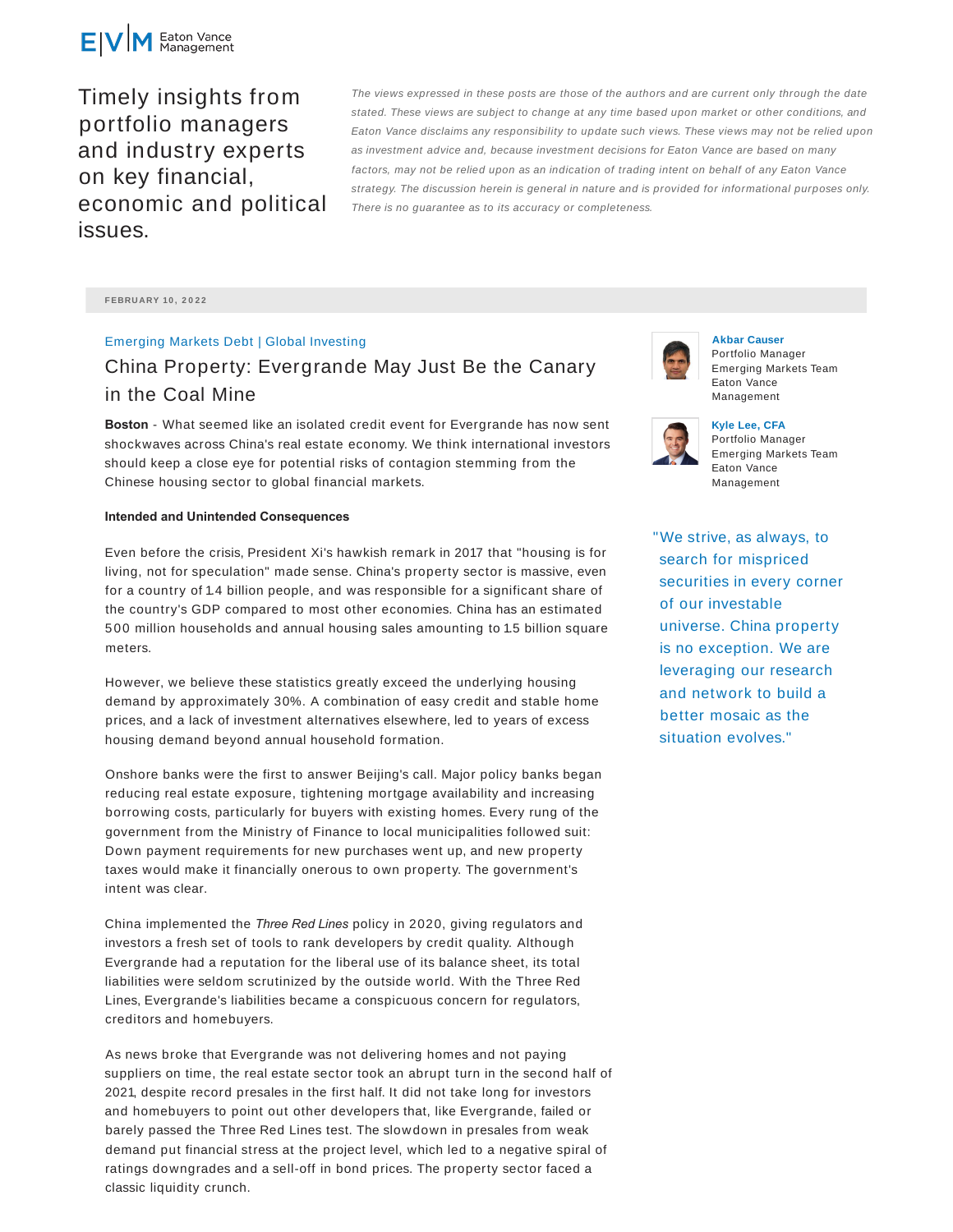According to the most recent data, presales for the top 200 developers were down 40% year-over-year in January. Could this be the bottom? Or will this be the new norm as originally intended by the policymakers?

#### **Policy U-Turn for 2022**

In fall 2022, the Communist Party National Congress will elect new leaders for the country, including the president. With President Xi now legally eligible for reelection, there is every incentive to fend off an economic downturn this year.

Since last December, we have seen a coordinated effort by Beijing to reflate the housing sector: The central bank cut the benchmark interest rate for mortgage originations, bank regulators made it easier for developers to obtain loans for M&A, and the housing ministry allowed developers to access presale deposits held in escrow accounts to unleash liquidity. At the municipal level, local governments began supervising project completions and M&A to guarantee final delivery to homebuyers. The macro stars have lined up for the sector to rebound.

### **Challenges (and Opportunities) Ahead**

What seemed like an isolated credit event for Evergrande has now sent shockwaves across the Chinese real estate economy. Within a span of six months, developers, policymakers and homebuyers have pivoted from the best of times to facing the greatest challenge of their lifetimes. International investors should keep a close eye for potential risks of contagion stemming from the Chinese housing sector to global financial markets.

Global investors are still treading carefully, as evinced by the pervasive stress in the credit markets today. A complex web of implicit (and hidden) liabilities onshore make it difficult for offshore investors to estimate a reasonable recovery value for distressed developers. Evergrande's restructuring case has so far confirmed that offshore creditors are indeed structurally subordinated to onshore stakeholders as they await for instructions from the onshore credit committee.

At this stage, it seems to us that there will be a large number of defaults in the sector in addition to the few large developers that have already defaulted. Most of these defaults will likely result in distressed exchange offers, and investors will subsequently have a large universe of exchanged bonds to choose from when deciding where to invest.

**Bottom line:** We strive, as always, to search for mispriced securities in every corner of our investable universe. China property is no exception. We are leveraging our research and network to build a better mosaic as the situation evolves. As investors with a longer-term investment horizon, we are looking at the directional change for the Chinese property sector, and we are beginning to discover value beyond today's headlines.

*The value of investments may increase or decrease in response to economic and financial events (whether real, expected or perceived) in the U.S. and global markets. Investments in foreign instruments or currencies can involve greater risk and volatility than U.S. investments because of adverse market, economic, political, regulatory, geopolitical, currency exchange rates or other conditions. Investments in debt instruments may be affected by changes in the creditworthiness of the issuer and are subject to the risk of nonpayment of principal and interest. The value of income securities also may decline because of real or perceived concerns about the issuer's ability to make principal and interest payments. As interest rates rise, the value of certain income investments is likely to*